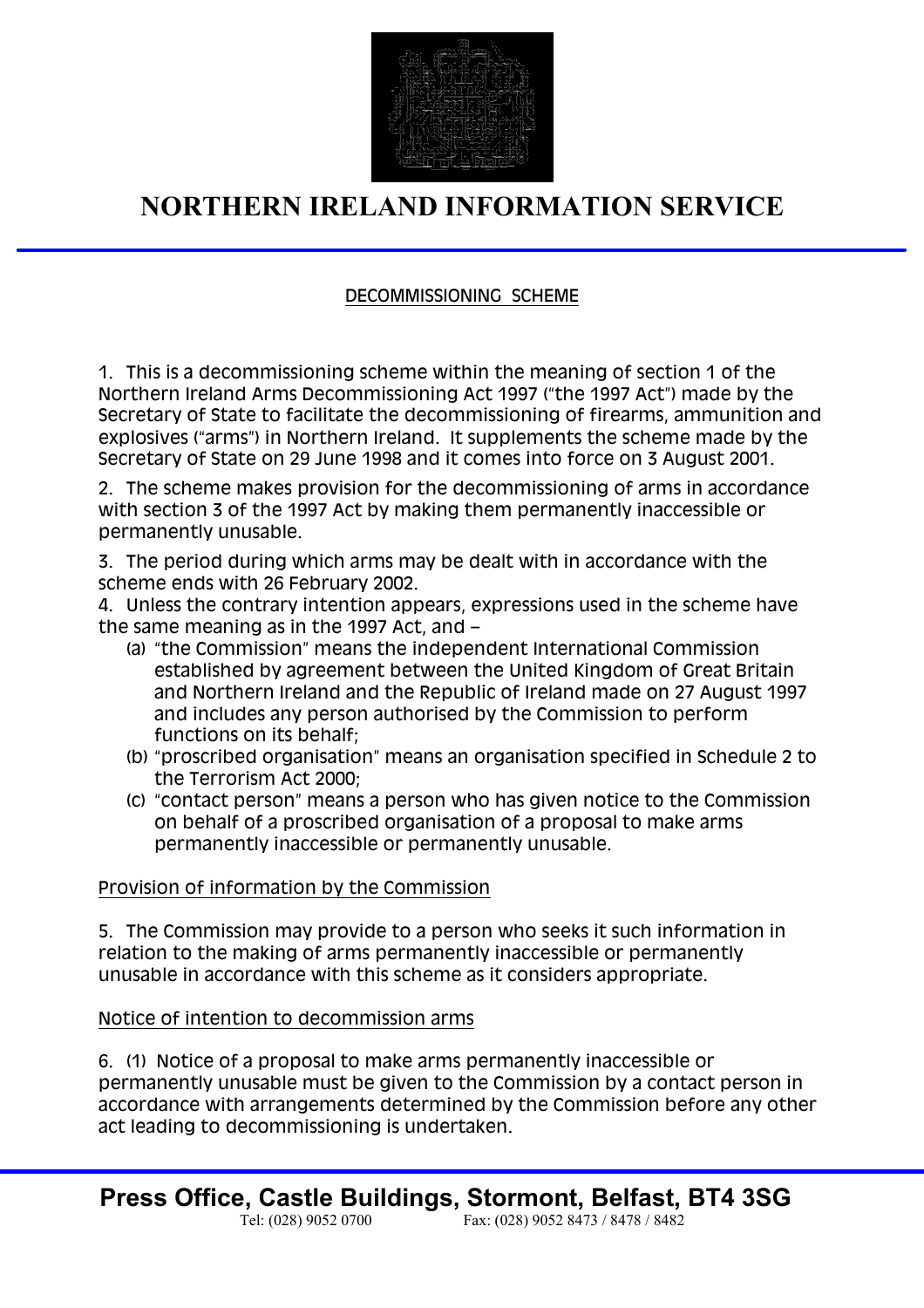- (2) Decommissioning under this scheme may only begin if the Commission is satisfied that the notice –
	- (a) is given on behalf of a proscribed organisation, and
	- (b) contains sufficient information to indicate a clear intention to make specified arms permanently inaccessible and permanently unusable.

### Information provided to the Commission

7. (1) A contact person must provide the Commission with such information as it may require in relation to a proposal to make arms permanently inaccessible and permanently unusable.

- (2) A person who provides information to the Commission under paragraph (1) must not –
	- (a) intentionally disclose any of it, without the Commission's consent, to a person who is not acting with him;
	- (b) subject to paragraph (3), do anything which affects its accuracy.
- (3) The Commission must be informed as soon as possible of any matter which may affect the accuracy of information provided under paragraph (1).
- (4) The Commission must keep a record of information provided under paragraph  $(1)$ .

#### Arrangements for decommissioning

8. (1) The Commission may make such arrangements with a contact person or a person acting with him as it considers appropriate to facilitate the making of arms permanently inaccessible or permanently unusable.

- (2) The arrangements referred to in paragraph (1) may include conditions considered necessary on grounds of public safety.
- (3) A person acting to make arms permanently inaccessible or permanently unusable in accordance with this scheme must comply with the arrangements and conditions referred to in paragraphs (1) and (2).

#### Locations at which decommissioning of arms may take place

9. The locations at which the making of arms permanently inaccessible or permanently unusable may take place are to be determined in accordance with arrangements made by the Commission with the contact person or a person acting with him.

#### Movement of arms

10. (1) Where arms are moved for the purpose of making them permanently inaccessible or permanently unusable to a location determined by a person other than the Commission, such movement must be in accordance with arrangements made by the Commission and subject to any conditions considered necessary on grounds of public safety.

- (2) The conditions referred to in paragraph (1) may include conditions about
	- (a) the location to which arms may be moved,
	- (b) the quantity of arms which may be moved at a time,
	- (c) the method of transportation, and